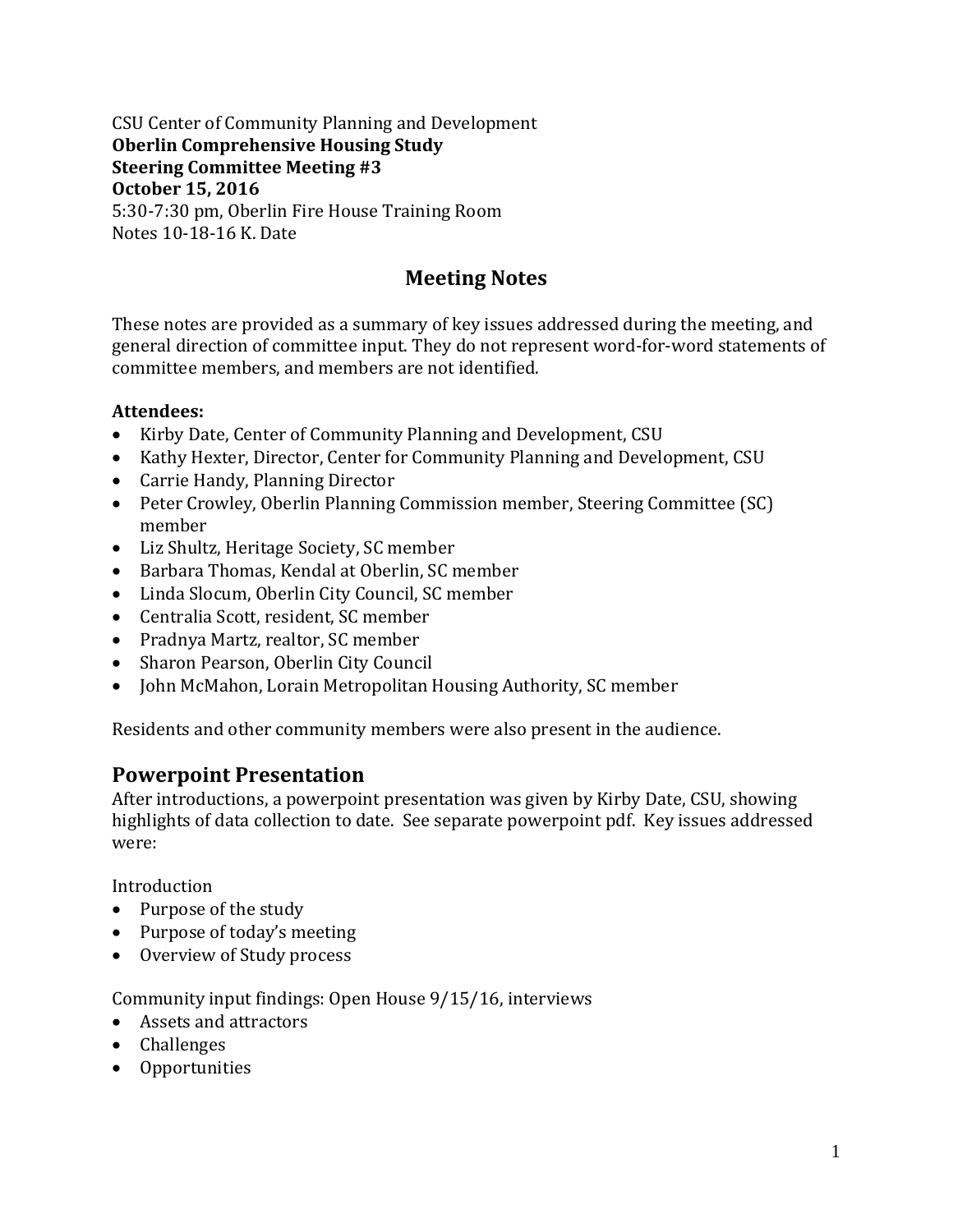Closer look: walkability and bikeability

Closer look: housing condition in Oberlin

Positioning Oberlin in the Northeast Ohio market: City Comparisons (Oberlin, Amherst, Avon, Elyria, Hudson, Lakewood, Lorain City), city American Communities Survey data (2010-2014 5-year estimates)

- People, households, housing
- Income and home value
- Public assistance, student free/reduced lunch
- Household vehicle access
- Home characteristics by size, age, value, type
- Median and gross rent
- Tenure and vacancy
- Property and income tax rates

Positioning Oberlin in the NE Ohio market: sales 2013-August 2016 (NORMLS data)

• Home sales by price, type, size, age

Positioning Oberlin in the NE Ohio market: Employee choice (employer data)

- Top 10 communities
- Homes by value, price, type, size, age

Market niche analysis

- Rental homes
- Homes for sale
- Seniors
- Low income

Development and infill potential

Recommendations

- The market
- Broad action steps

Next steps

- Program and policy solutions
- Code review
- Draft summary report